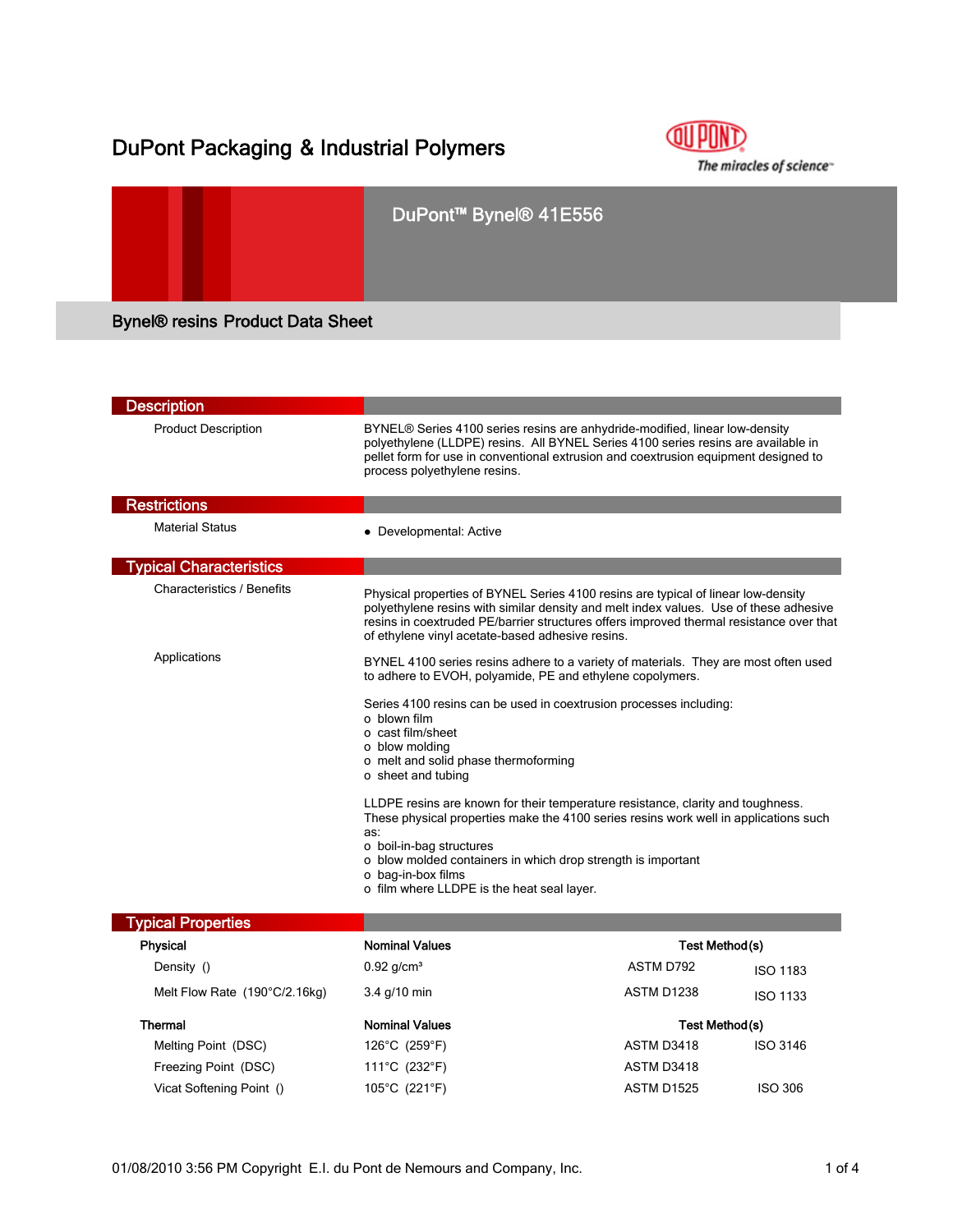### **Additional**

Adhesive Evaluation The performance of any adhesive resin should be evaluated within the context of the application. The adhesive is designed to bond materials that would not ordinarily adhere to each other. In most cases, peel strength is used as a measure of performance. Although this is a convenient test, peel strength is affected not only by adhesion, but also by peel angle, separation rate, temperature, and tensile and modulus properties of the materials, and often by the time elapsed since the formation modulus properties of the materials, and often by the time elapsed since the formation of the bond. Post-treatment of the multi-layer structure, such as heat sealing, thermoforming or orientation can also affect peel strength.

> If peel strength is used as a measure of adhesive performance, it is imperative that peel strength be evaluated not only at the time of manufacture, but throughout the life of the product and under all the various conditions to which the structure will be exposed. Only then can the performance of the adhesive be related to peel strength.

|                                       | exposed. Only then can the performance of the adhesive be related to peel strength.                                                                                                                                                                                                                                                                                                                                                                                                                                                                                                                                                                                                                                         |  |
|---------------------------------------|-----------------------------------------------------------------------------------------------------------------------------------------------------------------------------------------------------------------------------------------------------------------------------------------------------------------------------------------------------------------------------------------------------------------------------------------------------------------------------------------------------------------------------------------------------------------------------------------------------------------------------------------------------------------------------------------------------------------------------|--|
| <b>Processing Information</b>         |                                                                                                                                                                                                                                                                                                                                                                                                                                                                                                                                                                                                                                                                                                                             |  |
| General                               |                                                                                                                                                                                                                                                                                                                                                                                                                                                                                                                                                                                                                                                                                                                             |  |
| <b>Maximum Processing Temperature</b> | 260°C (500°F)                                                                                                                                                                                                                                                                                                                                                                                                                                                                                                                                                                                                                                                                                                               |  |
| General Processing Information        | The temperature profiles shown below are for initial evaluations of BYNEL adhesive<br>resins in the 4100 series. These profiles are designed to provide adequate<br>exposure time of the adhesive resin to elevated temperatures. Exposure to elevated<br>temperatures activates the anhydride which improves the bonding capability of the<br>adhesive resin. Regardless of the profile used, the adhesive resin should be<br>exposed to temperatures above 210C (410F) for several minutes prior to contact<br>with the other molten resins in coextrusion in order to ensure adequate performance<br>of the adhesive resin                                                                                               |  |
|                                       | In coextrusions with thermally sensitive resins such as EVOH or EVA, we suggest<br>that the maximum melt temperature be limited to 235C (455F) to guard against<br>overheating the EVOH or EVA. If adhesion results are adequate, we suggest<br>evaluating even lower melt temperatures such as 210 - 220C (410 - 428F).                                                                                                                                                                                                                                                                                                                                                                                                    |  |
|                                       | For coextrusion with polyamides or other thermally stable resins, the melt<br>temperature can be higher. We suggest a maximum melt temperature of 260C<br>(500F). This should provide acceptable bond strengths and film quality under<br>almost all coextrusion conditions. If adhesion results are adequate, melt<br>temperatures can be lowered. While it is possible to extrude BYNEL 4100 series<br>resins as high as 300 (572F), such high extrusion temperatures, particularly when<br>coupled with long residence times, may result in some film imperfections. In certain<br>streamlined extrusion operations, where residence times are short, it may be<br>possible to use temperatures higher than 260C (500F). |  |
|                                       | Variation of these suggested temperature profiles may be appropriate depending<br>upon the screw configuration, potential extruder horsepower limitations, potential<br>back pressure limitations, the need to match rheologies and/or the stability of the<br>other resins in the coextrusion. Film quality will also depend upon the residence<br>time of the adhesive resin in the system. Dead spots may result in localized<br>overheating and should be avoided by ensuring the flow path for the adhesive is as<br>streamlined as possible.                                                                                                                                                                          |  |
|                                       | We suggest using any standard polyolefin working screw when extruding BYNEL<br>4100 series resins. Excessively deep flights should be avoided as they might result<br>in poor melting of the adhesive resin. It is also important to properly size the<br>extruder for the output desired. Running large extruders at very low RPMs should<br>be avoided.                                                                                                                                                                                                                                                                                                                                                                   |  |
|                                       | For producing monolayer adhesive films with BYNEL 4100 adhesive resins,<br>extrusion conditions commonly used for converting linear low density polyethylene<br>into films can be employed.                                                                                                                                                                                                                                                                                                                                                                                                                                                                                                                                 |  |
|                                       | If the coextrusion process is stopped for short periods of time, the screw in the<br>adhesive extruder should be kept turning at a low RPM level. For a permanent<br>shutdown, the BYNEL adhesion resin should be purged out using an available<br>polyethylene resin run at the same extrusion temperature used during the extrusion<br>process of the adhesive resin. Making frequent changes in screw speed during the<br>shutdown process and subsequent start-up will help remove the previous material<br>from the system more effectively. Sometimes upon start-up of the adhesive resin,<br>excessive amounts of gel may be observed. This may be due to the natural ability                                        |  |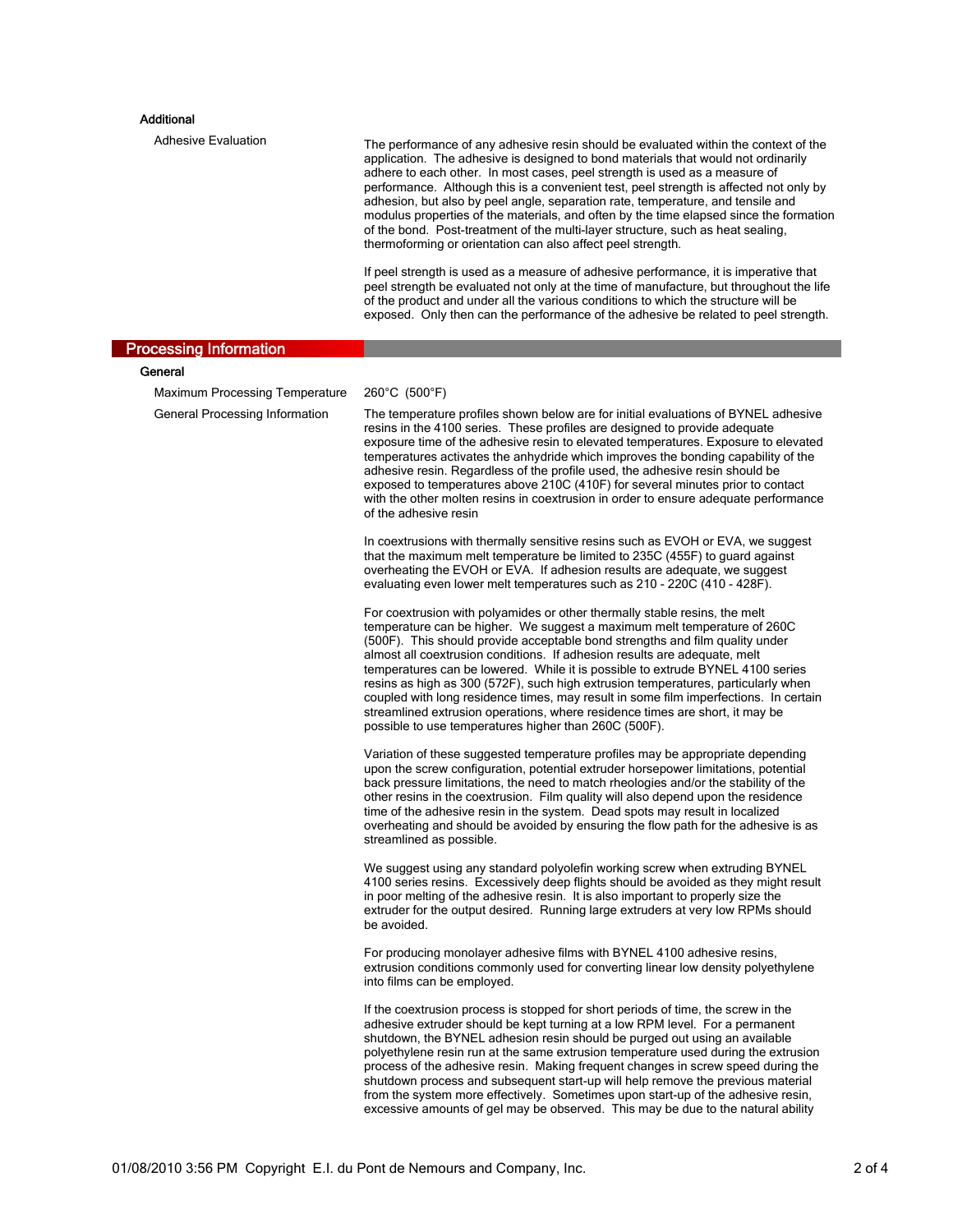of the adhesive resin to act as a purging compound. In this case, continued extrusion will eventually clear up the problem.

| CoExtrusion w/EVOH Processing                 | <b>Nominal Values</b>                                                                                                                                                                                                                                                                                                                                                                                                                                                                                                                                                                                                                   |
|-----------------------------------------------|-----------------------------------------------------------------------------------------------------------------------------------------------------------------------------------------------------------------------------------------------------------------------------------------------------------------------------------------------------------------------------------------------------------------------------------------------------------------------------------------------------------------------------------------------------------------------------------------------------------------------------------------|
| CoExtrusion w/EVOH Processing<br>Information  | Proposed Extruder Set Temperatures                                                                                                                                                                                                                                                                                                                                                                                                                                                                                                                                                                                                      |
| Feed Zone                                     | 160°C (320°F)                                                                                                                                                                                                                                                                                                                                                                                                                                                                                                                                                                                                                           |
| Second Zone                                   | 185°C (365°F)                                                                                                                                                                                                                                                                                                                                                                                                                                                                                                                                                                                                                           |
| <b>Third Zone</b>                             | 235°C (455°F)                                                                                                                                                                                                                                                                                                                                                                                                                                                                                                                                                                                                                           |
| Fourth Zone                                   | 235°C (455°F)                                                                                                                                                                                                                                                                                                                                                                                                                                                                                                                                                                                                                           |
| Fifth Zone                                    | 235°C (455°F)                                                                                                                                                                                                                                                                                                                                                                                                                                                                                                                                                                                                                           |
| Adapter Zone                                  | 235°C (455°F)                                                                                                                                                                                                                                                                                                                                                                                                                                                                                                                                                                                                                           |
| Die Zone                                      | 235°C (455°F)                                                                                                                                                                                                                                                                                                                                                                                                                                                                                                                                                                                                                           |
| <b>CoExtrusion w/Nylon Processing</b>         | <b>Nominal Values</b>                                                                                                                                                                                                                                                                                                                                                                                                                                                                                                                                                                                                                   |
| CoExtrusion w/Nylon Processing<br>Information | Proposed Extruder Set Temperatures                                                                                                                                                                                                                                                                                                                                                                                                                                                                                                                                                                                                      |
| Feed Zone                                     | 160°C (320°F)                                                                                                                                                                                                                                                                                                                                                                                                                                                                                                                                                                                                                           |
| Second Zone                                   | 185°C (365°F)                                                                                                                                                                                                                                                                                                                                                                                                                                                                                                                                                                                                                           |
| Third Zone                                    | 235°C (455°F)                                                                                                                                                                                                                                                                                                                                                                                                                                                                                                                                                                                                                           |
| Fourth Zone                                   | 260°C (500°F)                                                                                                                                                                                                                                                                                                                                                                                                                                                                                                                                                                                                                           |
| Fifth Zone                                    | 260°C (500°F)                                                                                                                                                                                                                                                                                                                                                                                                                                                                                                                                                                                                                           |
| Adapter Zone                                  | 260°C (500°F)                                                                                                                                                                                                                                                                                                                                                                                                                                                                                                                                                                                                                           |
| Die Zone                                      | 260°C (500°F)                                                                                                                                                                                                                                                                                                                                                                                                                                                                                                                                                                                                                           |
| <b>FDA Status Information</b>                 | BYNEL 41E556 resin conforms with the Code of Federal Regulations, Title 21,                                                                                                                                                                                                                                                                                                                                                                                                                                                                                                                                                             |
|                                               | Paragraph 175.105, covering the use of adhesive interlayers in composite packages<br>for food use. This regulation describes adhesives that may be safely used as<br>components of articles intended for use in packaging, transporting or holding food.<br>This regulation requires that either (1) the adhesive is separated from the food by a<br>functional barrier, or (2) the quantity of adhesive which contacts fatty or aqueous<br>foods does not exceed the trace amounts at the seams or edges. Customers<br>should satisfy themselves that the food contact material is serving as a functional<br>barrier to the adhesive. |
| <b>Regulatory Information</b>                 | For information on regulatory compliance outside the U.S., consult your local DuPont<br>representative.                                                                                                                                                                                                                                                                                                                                                                                                                                                                                                                                 |
| Safety & Handling                             | As with any hot material, care should be taken to protect the hands and other<br>exposed parts of the body when working with molten polymer.                                                                                                                                                                                                                                                                                                                                                                                                                                                                                            |
|                                               | At temperatures above 300C (572F), these resins can evolve low concentrations of<br>fumes. When resins are overheated, more extensive decomposition may occur.<br>Because fumes produced during exposure to high temperatures may be<br>combustible, exposure of overheated resin to atmospheric oxygen should be<br>avoided if possible. Adequate local ventilation should be provided to remove the<br>fumes from the work area.                                                                                                                                                                                                      |
|                                               | Disposal of scrap material presents no special problems, and may be accomplished<br>by landfill or by incineration by a properly operated incinerator. Disposal should<br>comply with local, state, and federal regulations. Resin pellets can be a slipping<br>hazard. Loose pellets should be swept up promptly to prevent falls.                                                                                                                                                                                                                                                                                                     |
|                                               |                                                                                                                                                                                                                                                                                                                                                                                                                                                                                                                                                                                                                                         |